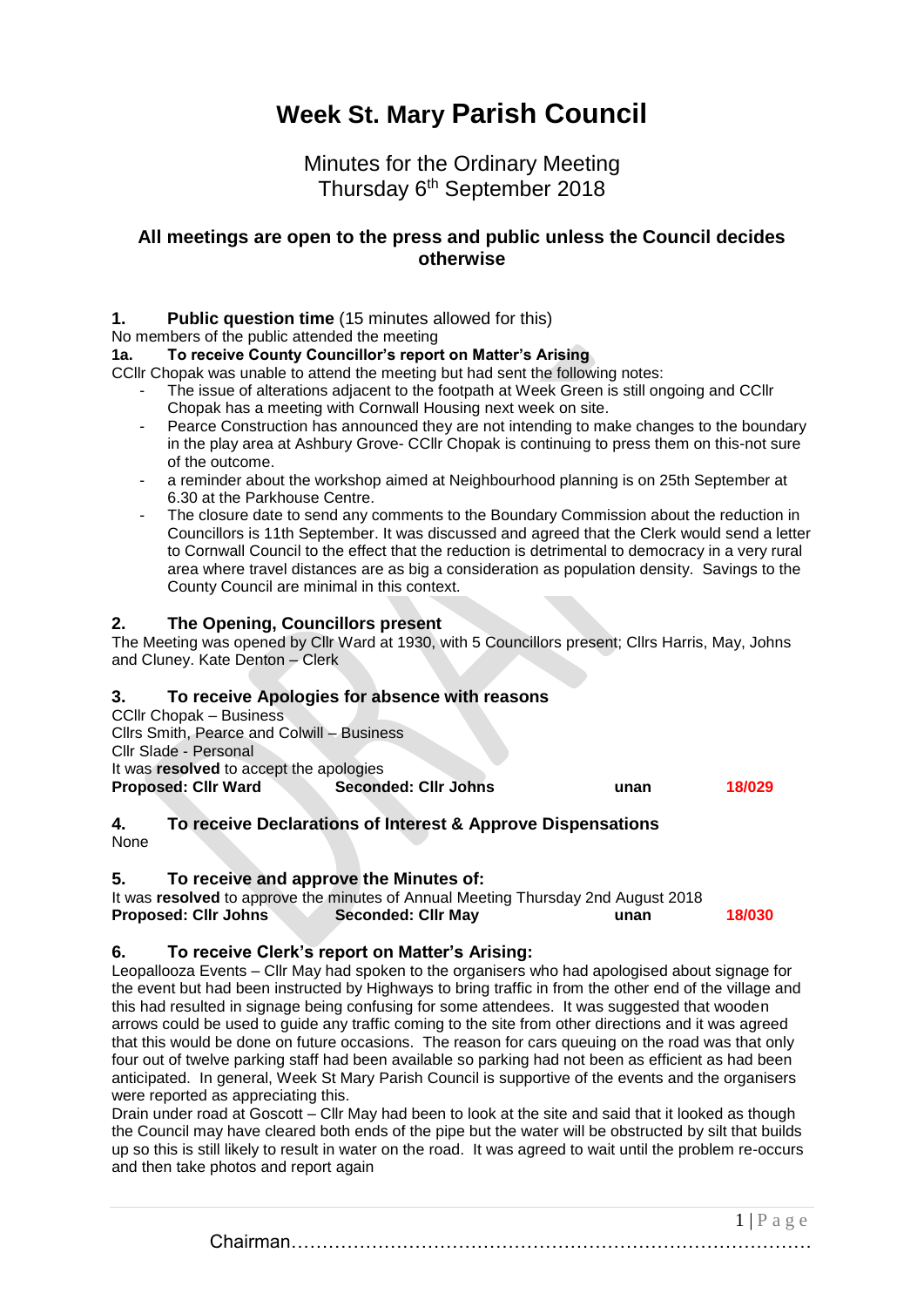#### **7. Planning**

Any late applications received will be discussed under this section

#### **7a. Applications**

**PA18/07738** - **Permanent agricultural workers dwelling with variation of Condition 2** (approved plans) of revised design of Decision No. PA16/09696 dated 5th May 2017 to Decision No. PA17/04470 dated 7th July 2017 to amend the roof design. Week Orchard, Marhamchurch After discussion it was agreed that the Parish Council would comment 'No Comment' on this application.

**Proposed: Cllr May Seconded: Cllr Cluney unan 18/031 7b. Decisions**

**[Prior notification for the erection of a agricultural building to store straw, hay, fodder and](http://planning.cornwall.gov.uk/online-applications/applicationDetails.do?keyVal=PBN6E5FG1TN00&activeTab=summary)  [machinery](http://planning.cornwall.gov.uk/online-applications/applicationDetails.do?keyVal=PBN6E5FG1TN00&activeTab=summary)**

Delabole Farm Week St Mary

Ref. No: PA18/06401 | Validated: Mon 16 Jul 2018 | Status: Approved - noted **[Conversion/change of use of the Lookout Post and Bunker to a dwelling, together with the](http://planning.cornwall.gov.uk/online-applications/applicationDetails.do?keyVal=PADFABFGIXH00&activeTab=summary)  [erection of a below ground level linked extension to the Lookout Post and Bunker](http://planning.cornwall.gov.uk/online-applications/applicationDetails.do?keyVal=PADFABFGIXH00&activeTab=summary)** Land West Of Haydah Week St Mary

Ref. No: PA18/05644 | Validated: Fri 29 Jun 2018 | Status: Planning permission required - noted

#### **8. Portfolio Reports:**

**Public Transport –** No change at present.

**Community Policing –** With reference to the proposed merger or Police Authorities, the Clerk will write a letter stating that this Parish Council, being situated in a rural area, objects to this retrograde step. It is aware of current sparse resources and feels that any merger would adversely affect an already difficult situation.

**Playground** –. The wasp nest has been destroyed. The wooden shed is still standing and the Clerk was asked to contact Jamie Sachs to see if he is able to remove it and advise if he is unable to do so. Once the shed is removed, Steve Cunningham can be contacted in order that works can be completed and the job can be signed off. The audit list is being completed – to be added to October agenda. The Clerk will contact Kilex regarding moles on the playing field again. The grass on the bottom pitch has been cut but the top pitch has not – Clerk to write and ask when this will be done. Cllr Cluney will ask Len to do the annual safety audit.

**Highways**, **Footpaths & Greens** – Vegetation is hanging over garden fences and obstructing roads and footpaths. The Clerk will get a note put in the magazine regarding this. Encroachment on lower green – at least 20 people need to sign forms regarding use of this area. Cross-road signs at Greenamor Cross are faded and this needs to be addressed as it is a dangerous junction.

**Adult Social Care –** nothing new.

**BAN –** nothing new

**Neighbourhood Plan –** Watching brief

#### **9. Correspondence**

CALC Newsletter – noted

#### **10. Agenda Items**

- 1. To **discuss** and **resolve** on Community Benefit Policy and applications received. There had been no new applications.
- 2. To **discuss** Co-option to the Parish Council to be discussed at the next meeting

3. To **discuss** and **resolve** on action relating to granite unearthed on playing field – after discussion it was agreed to offer this to Mrs Dennis.

**Proposed: Cllr Ward Seconded: Cllr May unan 18/032** 4. To resolve to complete and sign the Wayleave agreement for water supply with Mrs Dennis – it was agreed that this should be completed and signed.

**Proposed: Cllr Johns Seconded: Cllr Cluney unan 18/033** 5. After discussion, it was agreed to arrange GDPR training during a meeting to be held before the main meeting on 4th October. Draft documents had been prepared and had been issued via email.